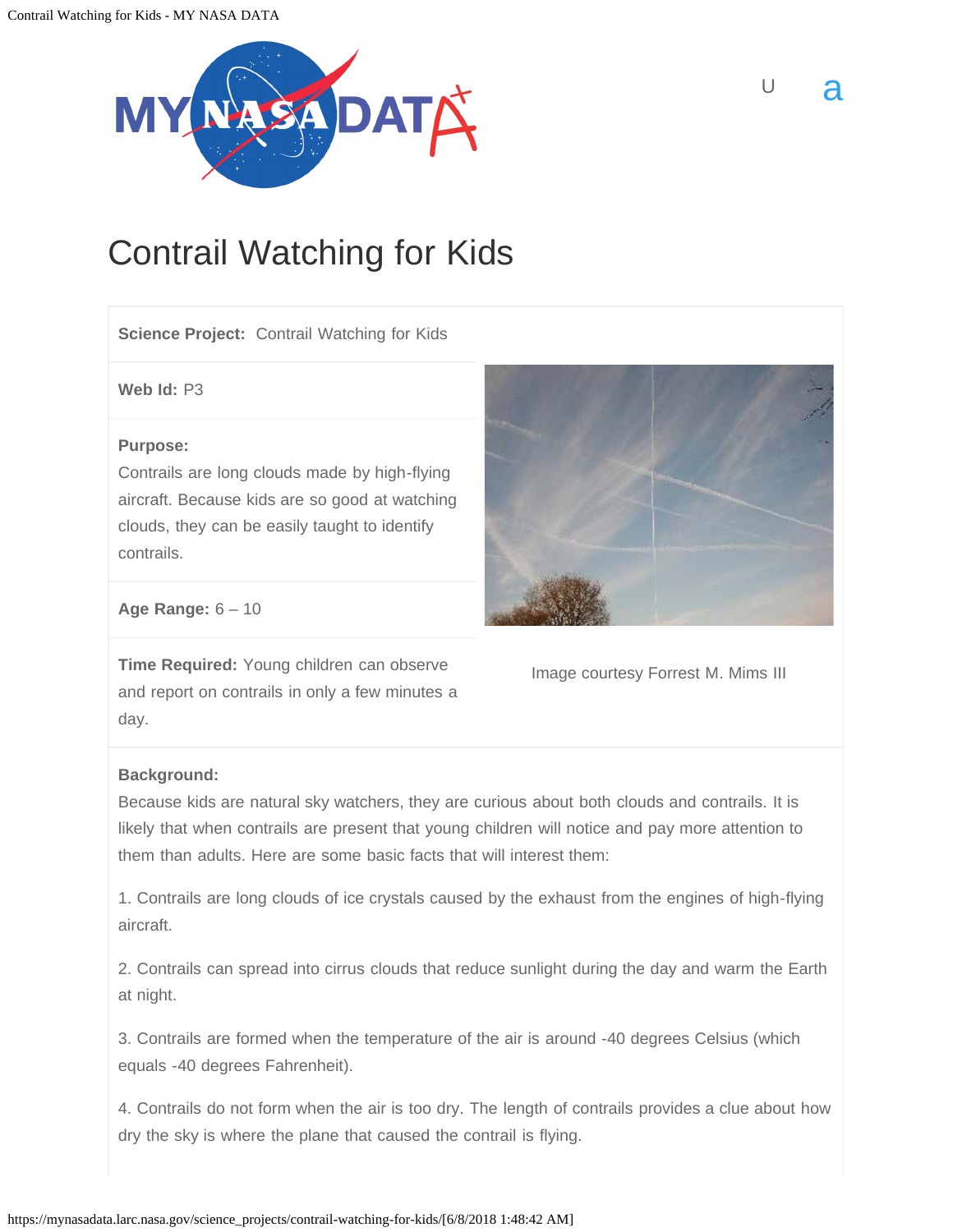5. Clouds that shade the [sun](https://mynasadata.larc.nasa.gov/glossary/sun-2/) during the day can cause cool [weather.](https://mynasadata.larc.nasa.gov/glossary/weather-2/)

#### **Significance:**

Kids know that some clouds signal rain and other mean fair weather. They need to know that contrails are actually manmade clouds and that they can cause measurable changes in the temperature far below where they live and go to school.

#### **Project Links:**

- [Contrail Education](http://science-edu.larc.nasa.gov/contrail-edu/)
- [SCOOL: Observing Contrails](http://science-edu.larc.nasa.gov/contrail-edu/contrails/)
- [GLOBE Contrail Gallery](http://science-edu.larc.nasa.gov/contrail-edu/contrails/)

#### **Real Time Data Source:**

[MODIS Rapid Response System.](http://rapidfire.sci.gsfc.nasa.gov/realtime/) Use the highest [resolution](https://mynasadata.larc.nasa.gov/glossary/resolution-2/) images to look for contrails.

#### **MY [NASA](https://mynasadata.larc.nasa.gov/glossary/nasa-2/) DATA Source:**

A related [parameter](https://mynasadata.larc.nasa.gov/glossary/parameter-2/) of interest in the LAS is [Atmosphere, Clouds, Cloud Coverage,](https://mynasadata.larc.nasa.gov/las/getUI.do) [Monthly](https://mynasadata.larc.nasa.gov/glossary/monthly-cloud-coverage-for-cirrus-isccp-2/) [Cloud Coverage for Cirrus \(ISCCP\).](https://mynasadata.larc.nasa.gov/glossary/monthly-cloud-coverage-for-cirrus-isccp-2/)

#### **Project Ideas:**

**1. Contrail Identification.** Young students should learn the differences between natural clouds and contrails. They should learn the three most basic kinds of contrails: (1) short and transient, (2) long and persistent or (3) spreading. They can find out more about contrail identification by visiting the [S'COOL Cloud Chart: Contrails](http://asd-www.larc.nasa.gov/cgi-bin/SCOOL_Clouds/Contrails/list.cgi) and [GLOBE Contrail Resources.](http://science-edu.larc.nasa.gov/contrail-edu/resources/)

**2. Contrail Calendar.** Young students can easily add contrail observations to a daily [cloud](https://mynasadata.larc.nasa.gov/glossary/cloud-2/) calendar. They might even consider a separate Contrail Calendar. The calendar can be a pocket notebook or a calendar with plenty of white space for each day. If a notebook is used, the student should print the day, month and year at the top of each page. For more ideas, see [Science](https://mynasadata.larc.nasa.gov/science_projects/contrail-watching-for-kids/?page_id=815) [Project 1: Clouds for Kids.](https://mynasadata.larc.nasa.gov/science_projects/contrail-watching-for-kids/?page_id=815)

**3. Contests.** Kids love contests. You can motivate young students to observe contrails by organizing a contest for the highest number of contrails that are observed in a given week or month.

**4. Science Fairs.** Young students who make a detailed Contrail Calendar for a month or more have the ingredients for a good science fair project.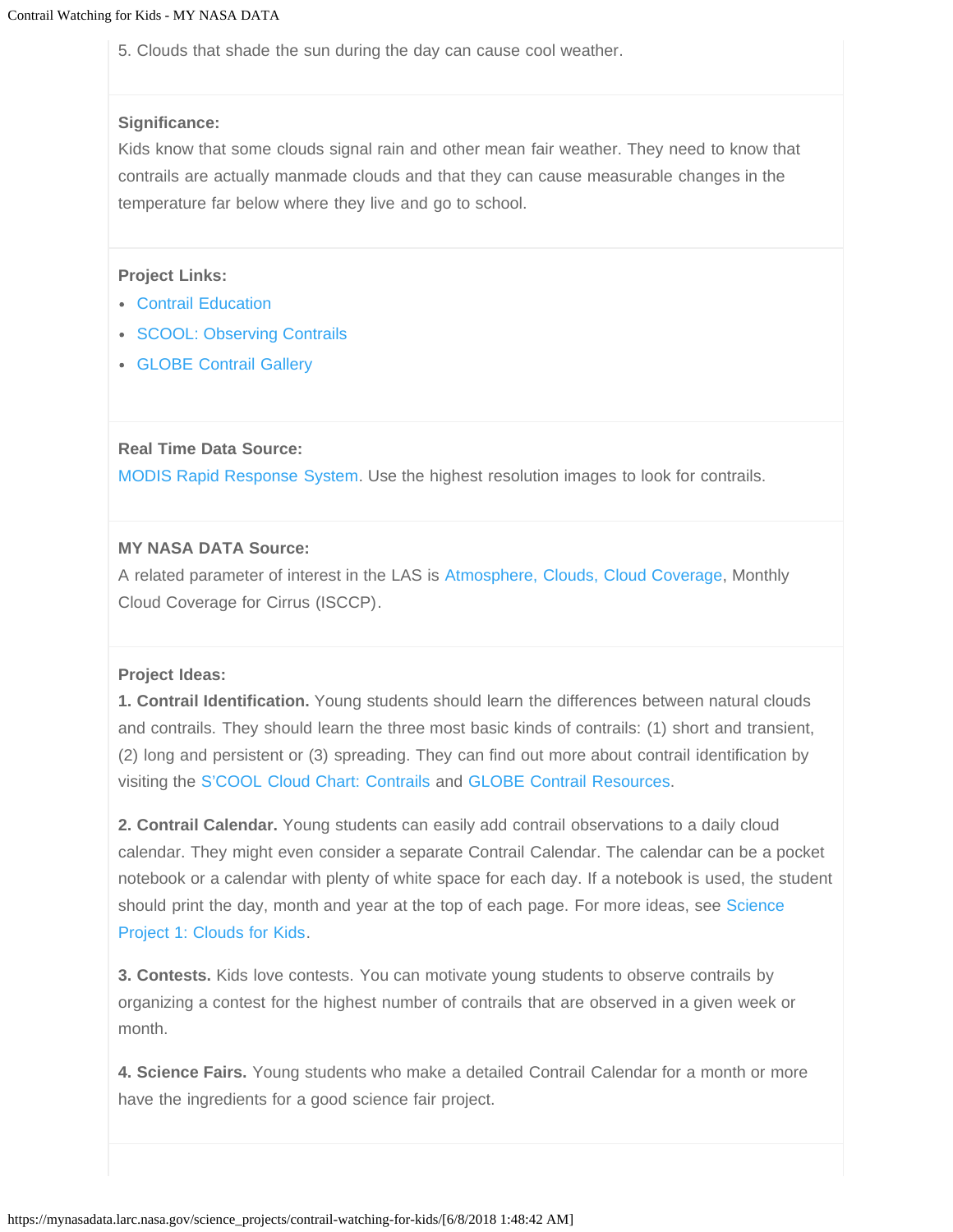#### **Analysis Ideas:**

Observe the temperature cooling that occurs when a contrail passes in [front](https://mynasadata.larc.nasa.gov/glossary/front-2/) of the sun and shades the ground.

**Related Projects:** [The GLOBE Program](http://science-edu.larc.nasa.gov/contrail-edu/)  [The CERES S'COOL Project](http://science-edu.larc.nasa.gov/SCOOL/)  [Elementary GLOBE](http://classic.globe.gov/fsl/html/templ.cgi?elemGLOBE&lang=en&nav=1)

#### **Questions:**

- 1. What makes contrails?
- 2. Are contrails formed of water droplets or ice crystals?
- 3. Why are some contrails very short?
- 4. Why do you think some contrails spread across the sky?

#### **Going Further:**

For more information about contrail watching, see [Science Project 4. Contrail Studies.](https://mynasadata.larc.nasa.gov/science_projects/contrail-watching-for-kids/?page_id=825) Advanced younger students may be able to advance to that project.

Students who have a digital camera can be encouraged to make photographs of contrails and to even make a digital scrapbook of contrail photos. Such photos are ideal for science fair projects.

*Project ideas contributed by Forrest M. Mims III, Geronimo Creek Observatory, Texas*

### Wind Vectors

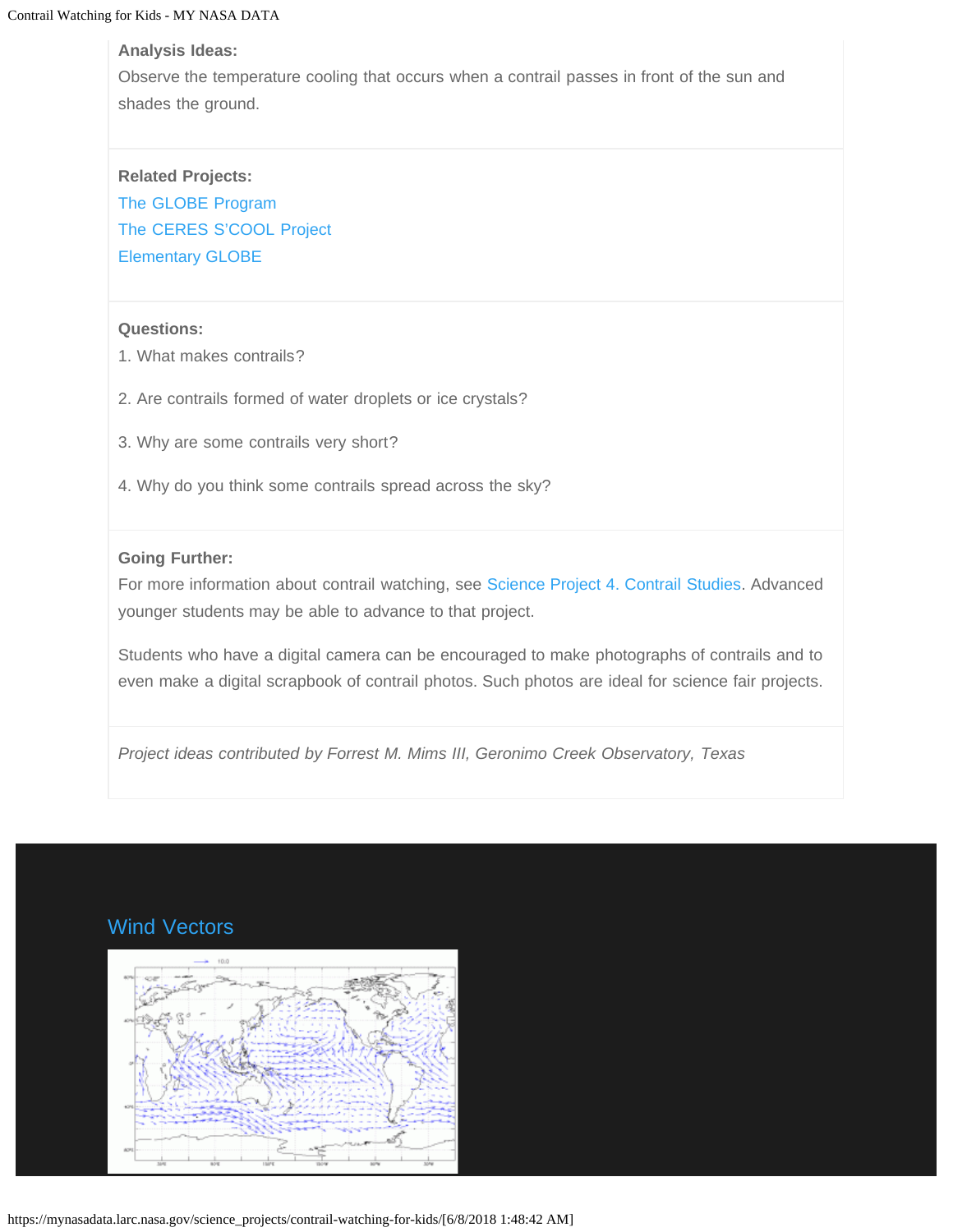## Sea Surface Temp.



### Leaf Area Index



### Total Col. Ozone

https://mynasadata.larc.nasa.gov/science\_projects/contrail-watching-for-kids/[6/8/2018 1:48:42 AM]